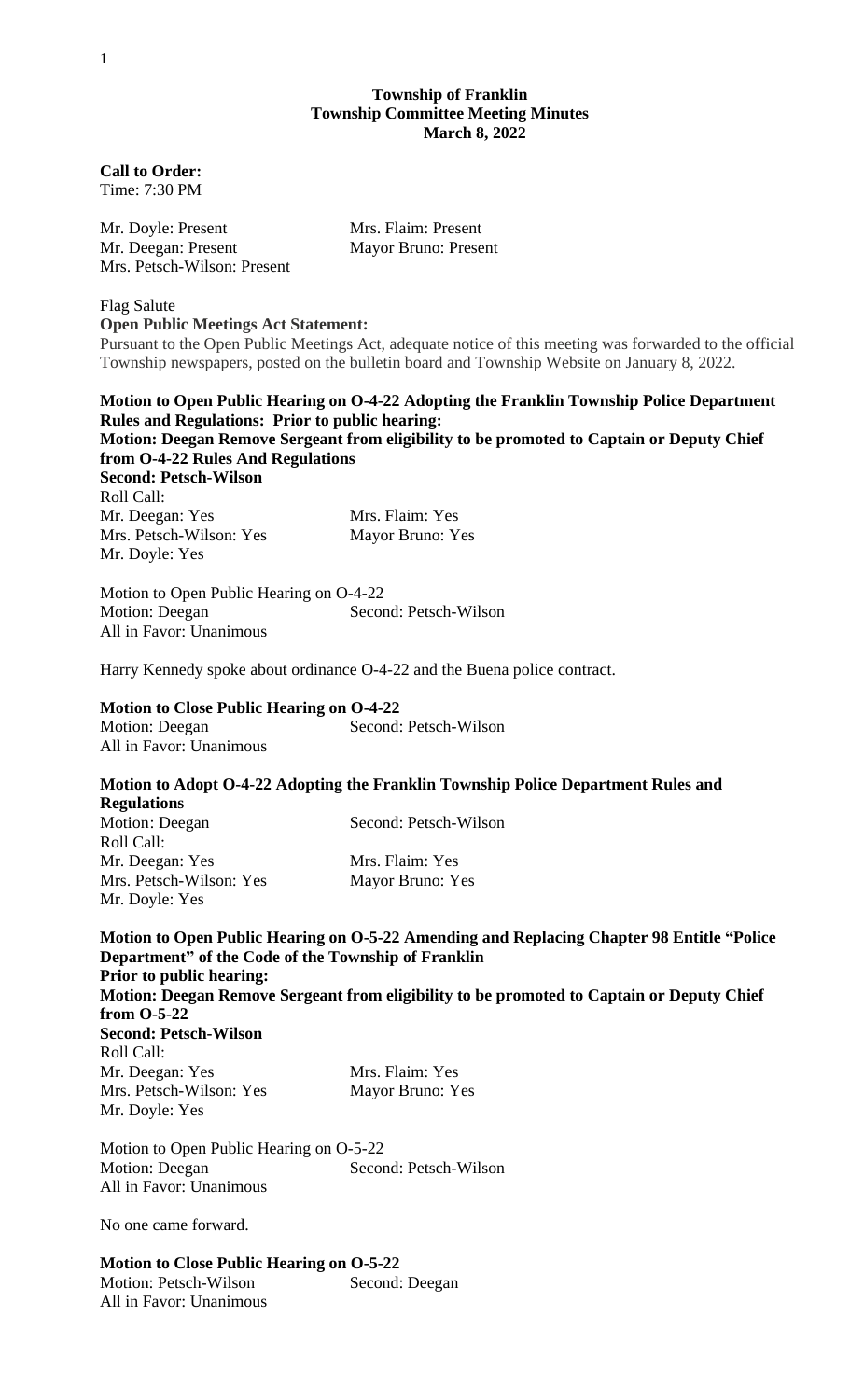# **Motion to Adopt O-5-22 Amending and Replacing Chapter 98 Entitled "Police Department" of the Code of the Township of Franklin**

| the Code of the Township of Franklin         |                       |  |
|----------------------------------------------|-----------------------|--|
| Motion: Deegan                               | Second: Petsch-Wilson |  |
| Roll Call:                                   |                       |  |
| Mr. Deegan: Yes                              | Mrs. Flaim: Yes       |  |
| Mrs. Petsch-Wilson: Yes                      | Mayor Bruno: Yes      |  |
| Mr. Doyle: Yes                               |                       |  |
| <b>First Public Portion:</b>                 |                       |  |
| Motion to Open: Deegan                       | Second: Petsch-Wilson |  |
| No one came forward.                         |                       |  |
| Motion to Close: Deegan                      | Second: Petsch-Wilson |  |
| All in Favor: Unanimous                      |                       |  |
| Motion to Approve Correspondence and Reports |                       |  |
| Motion: Deegan                               | Second: Petsch-Wilson |  |
| All in Favor: Unanimous                      |                       |  |
| Motion to Approve Minutes February 22, 2022  |                       |  |
| Motion: Deegan                               | Second: Petsch-Wilson |  |
| All In Favor: Unanimous                      |                       |  |
| Motion to Approve Bill List                  |                       |  |
| Motion: Deegan                               | Second: Petsch-Wilson |  |

Roll Call: Mr. Doyle: Yes Mr. Deegan: Yes Mrs. Flaim: Yes Mrs. Petsch Wilson: Yes-recuse Franklin Alarm Mayor Bruno: Yes

#### **Motion R-51-22 Authorizing the Mayor and/or His Designee to Execute Agreement Between the Township of Franklin and ROK Industries**

Motion: Deegan Second: Petsch-Wilson Roll Call: Mr. Doyle: Yes Mr. Deegan: Yes Mrs. Flaim: Yes Mrs. Petsch Wilson: Yes Mayor Bruno: Yes

#### **Motion R-52-22 Appointing Jeffrey Link to the Environmental Commission in Accordance with the Township Code**

Motion: Deegan Second: Petsch-Wilson Roll Call: Mr. Doyle: Yes Mr. Deegan: Yes Mrs. Flaim: Yes Mrs. Petsch Wilson: Yes Mayor Bruno: Yes

### **Motion R-53-22 Supporting the Establishment and Operation of a Facility for Cannabis Cultivation and Cannabis Manufacturing on Premises Owned by Visconti Brothers Properties LLC Located at 4801 Lake Road Block 5501 Lot 31**

| <b>Motion: Deegan</b>   | Second: Petsch-Wilson |
|-------------------------|-----------------------|
| Roll Call:              |                       |
| Mr. Doyle: Yes          |                       |
| Mr. Deegan: Yes         | Mrs. Flaim: Yes       |
| Mrs. Petsch Wilson: Yes | Mayor Bruno: Yes      |

### **Motion R-54-22 Appointing a Conflict Solicitor for the Township of Franklin for the Year 2022** Motion: Deegan Second: Petsch-Wilson

Roll Call: Mr. Doyle: Yes Mr. Deegan: Yes Mrs. Flaim: Yes Mrs. Petsch Wilson: Yes Mayor Bruno: Yes

Mr. Doyle: Yes

#### **Motion to Introduce O-6-22 Amending Chapter 253 Land Management** Motion: Deegan Second: Doyle Roll Call: